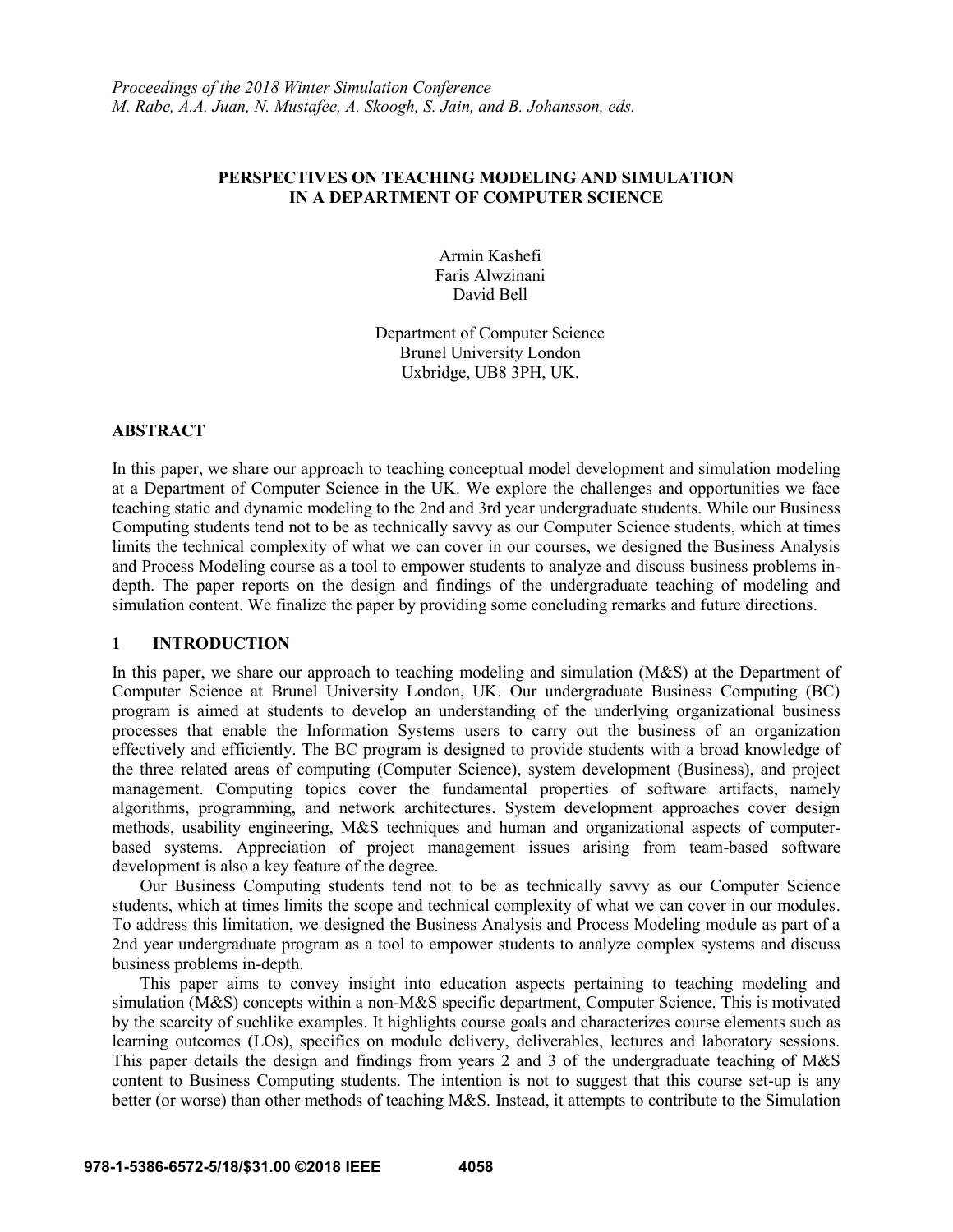Education by sharing the outcomes and experiences throughout this process in order to promote M&S subjects in education.

After briefly reviewing some of the relevant literature in the next section, we describe how we design, teach and assess teach model development and simulation modeling to our 2nd year undergraduate students. In section 4, we explain how 3rd year Business Computing students apply the lessons learned in their final year simulation projects. We finalize the paper by providing some concluding remarks and pointers to future work.

# **2 RELEVANT LITERATURE**

Teaching modeling and simulation (M&S) in education varies based on the academic discipline. Historically, M&S has been considered as an essential tool in many disciplines or application domains. It has been popular in the engineering field including industrial engineering and production engineering (Smith et al. 2017; Schultz and Geiger 2005; Altiok et al. 2001). Simulation courses being taught in engineering departments tend to emphasize engineering applications of simulation to solve realistic problems in industrial context (Roberts et al. 1982). Those being taught in Computer Science departments are more theoretical oriented towards the differentiation between simulation languages or between discrete and other simulation types (Saltzman and Roeder 2013; McKenzie et al. 2015; Mielke et al. 2009).

A panel discussion on education in simulation by Altiok et al. (2001) highlights different approaches to teaching M&S that rely on the instructor's background, type of students and course program. Other methods include storytelling and simulation creation (Padilla et al. 2016; Padilla et al. 2017) or the development of a multidisciplinary approach to M&S graduate education (Mielke et al. 2009). Concerning Business/Business Computing students, M&S courses have been focusing on simulation methodologies, structured thinking and how to present the complexity of a simulation model in oral and written forms (Mustafee et al. 2006). These skills are not only about how to design, build and run simulation models but how a student after graduation will be able to benefit from these skills to make formal presentations, write technical reports and communicate clearly with domain experts (Jacobson et al. 1994).

In their broadest sense, M&S courses provide undergraduate students with conceptual and technical modeling skills (Padilla et al. 2016; McKenzie et al. 2015; Mielke et al. 2009). Through the M&S course students should be able to acquire a better understanding of complex systems and technical capabilities to model, analyze and manipulate such systems (Altiok et al. 2001). They help students develop computational thinking which is central to the Computing curriculum (Kazimoglu et al. 2012).

This paper is positioned within the realm of existing studies that teach simulation. The focus will be on teaching / learning of BPMN and Simul8 versus other tools or methodologies (Padilla et al. 2016; Padilla et al. 2017; Dahlstrom 2014). These types of courses can present unique challenges as business computing students may not possess the same technological and computational skills compared to those in Computer Science program. Nonetheless, simulation can be an influential tool for business decision making and can be used to develop students' analytical and computational thinking skills.

### **3 UNDERGRADUATE MODULE: BUSINESS ANALYSIS AND PROCESS MODELING**

# **3.1 Course Overview and Goals**

The Business Computing program at Brunel University London does not tend to attract the university's most programming savvy students. Many of the students choose this degree to learn what change can do to an organization and how Information Systems can be aligned and integrated in a process-oriented way. Our first year modules cover the needs of students from a wide variety of backgrounds and with diverse computing experience. By the end of the first year, students have covered the fundamental concepts of computer science and the computer-based systems necessary in business. In the second year, students will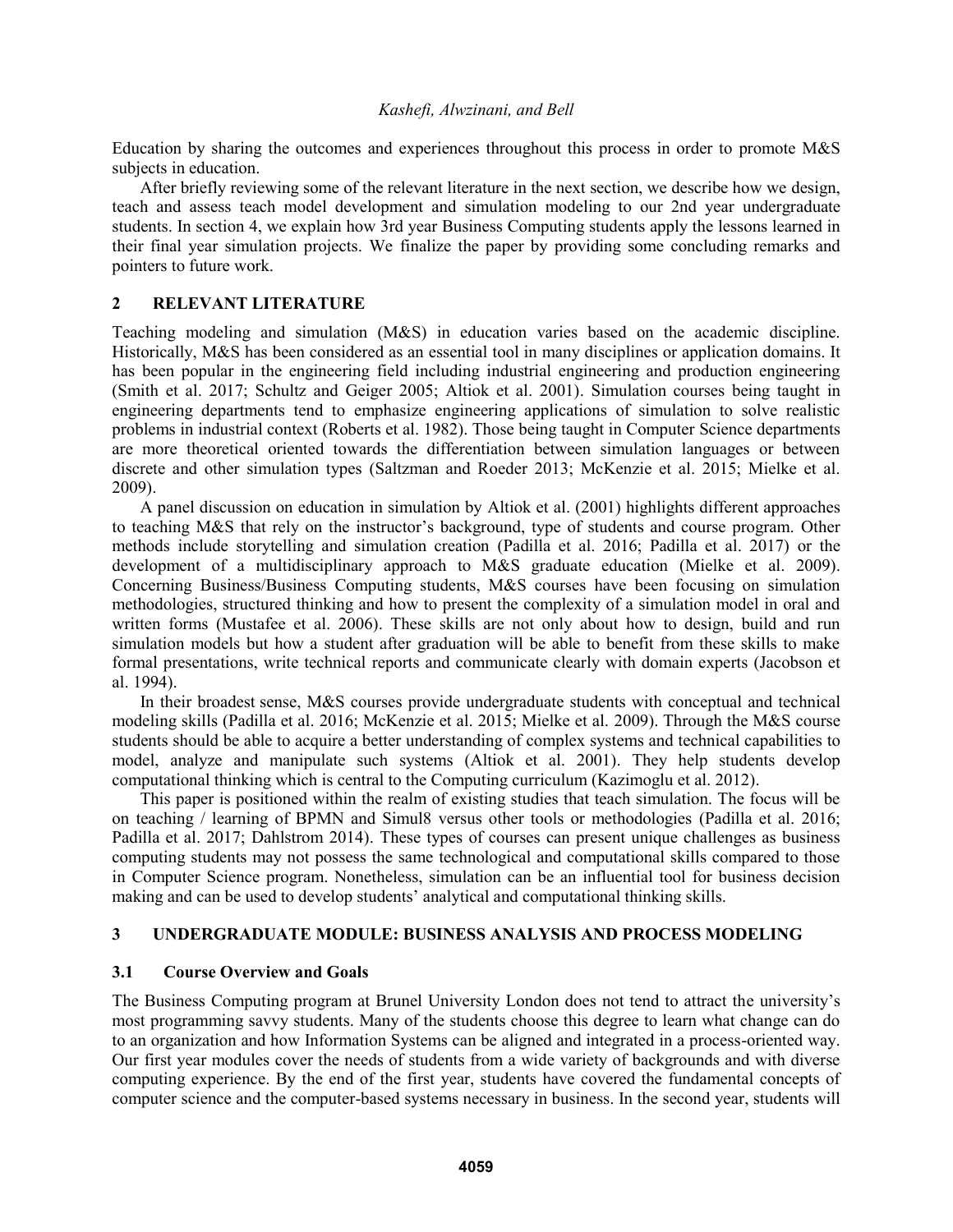further specialize in the area of Business Computing including systems analysis and design to better comprehend the changes in processes and technologies that organizations must make if they are to get the best from their information.

As part of these efforts, the "Business Analysis and Process Modeling" module (code name: CS2006) was set up to provide students with a theoretical and practical understanding of the role and purpose of modeling and simulation in the context of Information Systems development and evolution. Any student who takes this module can expect to attain the necessary skills relevant to the role of a Business Analyst in an organization. The skills are mainly related to (a) analysis of typical real-world business scenarios with the aim of proposing relevant improvements and (b) the effective communication of the results to both technical and business sides of an organization. This module will be taught through lectures and laboratory sessions.

Regardless of the module or program of study, there are learning outcomes (LOs) that students must meet in order to be awarded the credits which comprise the module and program of study. For Business Analysis and Process Modeling module students must demonstrate ability in a number of different areas by carrying out quite complex tasks. Accordingly, they must be able to (LO1) describe the concepts, principles and perspectives that underpin business analysis and the development of associated models; (LO2) produce conceptually sound models that represent typical business analysis problems using appropriate business analysis tools and techniques; and (LO3) critically evaluate issues and problems that arise during the representation of organizational processes and knowledge while providing reasoned explanations to attempt to resolve them.

The assessment is in two parts: a business modeling and simulation coursework assignment and a 2 hour unseen end of module examination. The coursework assignment is split into two parts: Task 1 and Task 2. Task 1 is related to the business process modeling part of the coursework (i.e. static modeling), while Task 2 is related to the simulation modeling part of the coursework assignment is split into two tasks, the final coursework grade will reflect a combination of the marks obtained in both Tasks 1 and 2.

### **3.2 Module Organization and Pedagogical Details**

This section explains the module content and the way it is organized in a full academic year.

## **3.2.1 Lecture Sessions (Full Academic Year)**

Lectures in CS2006 focus on the role of a business analyst and their importance as a metaphorical bridge between different departments and professionals. A total of 16 lectures (1 hour each) are scheduled across two terms and the topics covered are introductory material to 4 broad areas namely business analysis theory and practice, business process management, static and dynamic modeling and business systems integration. Table 1 shows the breakdown of lecture sessions by topics. The aim is to familiarize students with current trends and practices in the industry concerning business analysis and related topics and business skills.

The static and dynamic modeling topics, in particular, are split in three parts. Accordingly, 'Introduction to Modeling' and 'Business Process Modeling' lectures are given in the first term. The aims of these lectures are twofold: to equip students with fundamental understanding and knowledge of modeling (i.e., how business process modeling is used to represent organizational processes), and to explain how businesses model their processes (i.e., steps need to be taken in implementing business process improvement).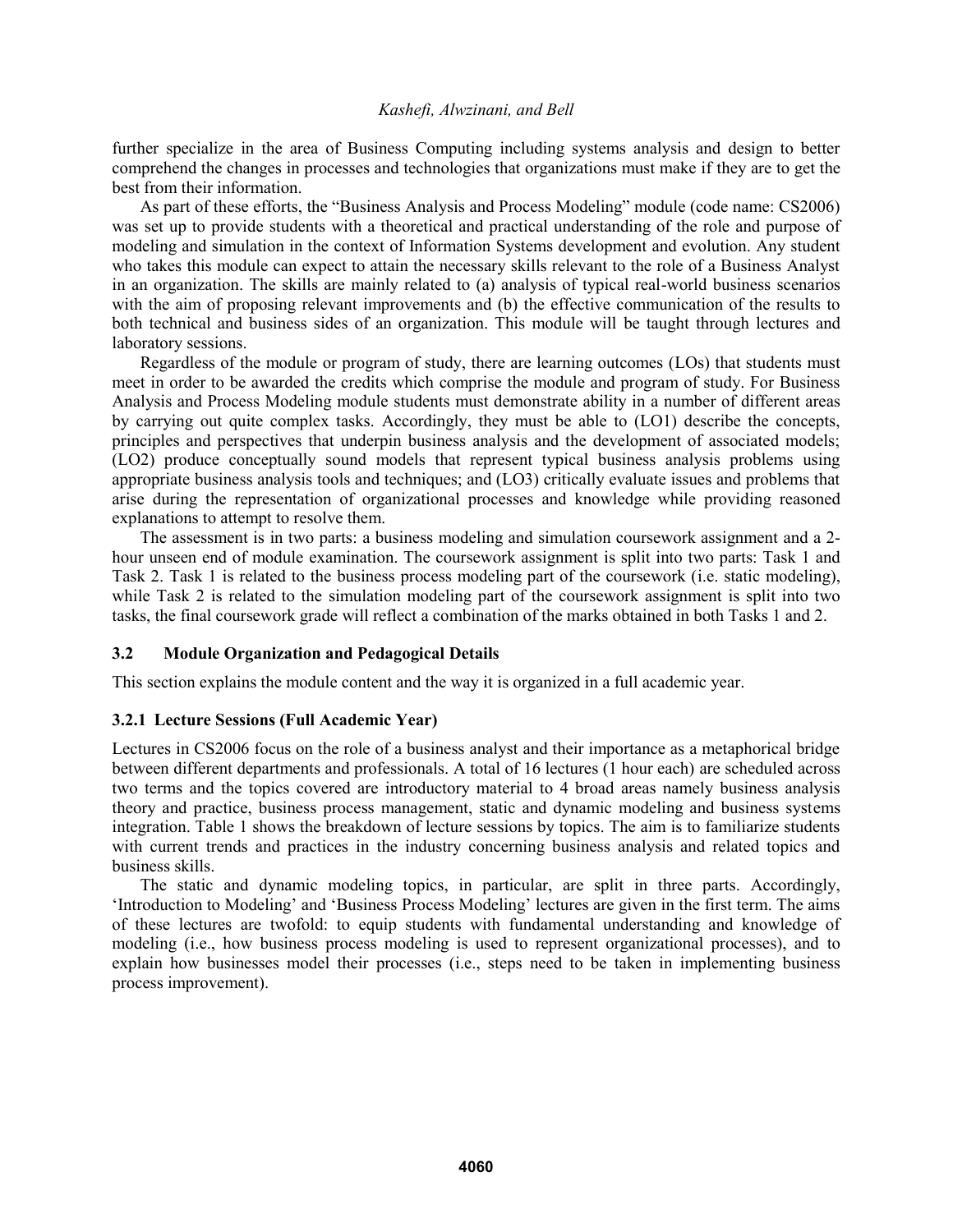| <b>Lecture Topics</b>                                    | Lecture coverage                                                                                                               |
|----------------------------------------------------------|--------------------------------------------------------------------------------------------------------------------------------|
| <b>Business</b><br>Analysis<br>and<br>Theory<br>Practice | Introduction to Business Analysis<br>Analyzing organizations<br><b>Business Change projects</b><br>Requirement engineering     |
| <b>Business Process Management</b>                       | Introduction to business processes<br>Business process improvement<br>$\bullet$                                                |
| <b>Static and Dynamic Modelling</b>                      | Introduction to modeling (General)<br>Business process modeling (Static)<br>$\bullet$<br>Business process simulation (Dynamic) |
| <b>Business Systems Integration</b>                      | Business systems integration<br>Overview of enterprise systems                                                                 |

Table 1. Lecture coverage.

The 'Business Process Simulation' (BPS) is taught in the second term and focuses on dynamic modeling, and in particular, Discrete-Event Simulation (DES) modeling. This lecture explains the purposes, benefits and outcomes of business process simulation. For instance, during this lecture, students will learn about methodologies most employed in the conduction of simulation projects and the key stages/processes involved in doing BPS namely: (1) Building a Model (AS-IS), (2) Running the Model, (3) Analyzing the Performance Measures (KPIs), and (4) Evaluating Alternative Scenarios (TO-BE). Moreover, as part of Business Process Redesign and Improvement initiatives, BPS allows representation of processes, people and technology in a dynamic computer model (Banks et al. 2013; Brooks and Robinson 2000; Robinson 2004).

Figure 1 lays out the course progression over time. As it is seen, while the lectures cover the theoretical/conceptual aspects of M&S and business analysis in general, the static and dynamic laboratory sessions, during the first and second terms respectively, enable students to develop their modeling skills as well as analytical thinking.

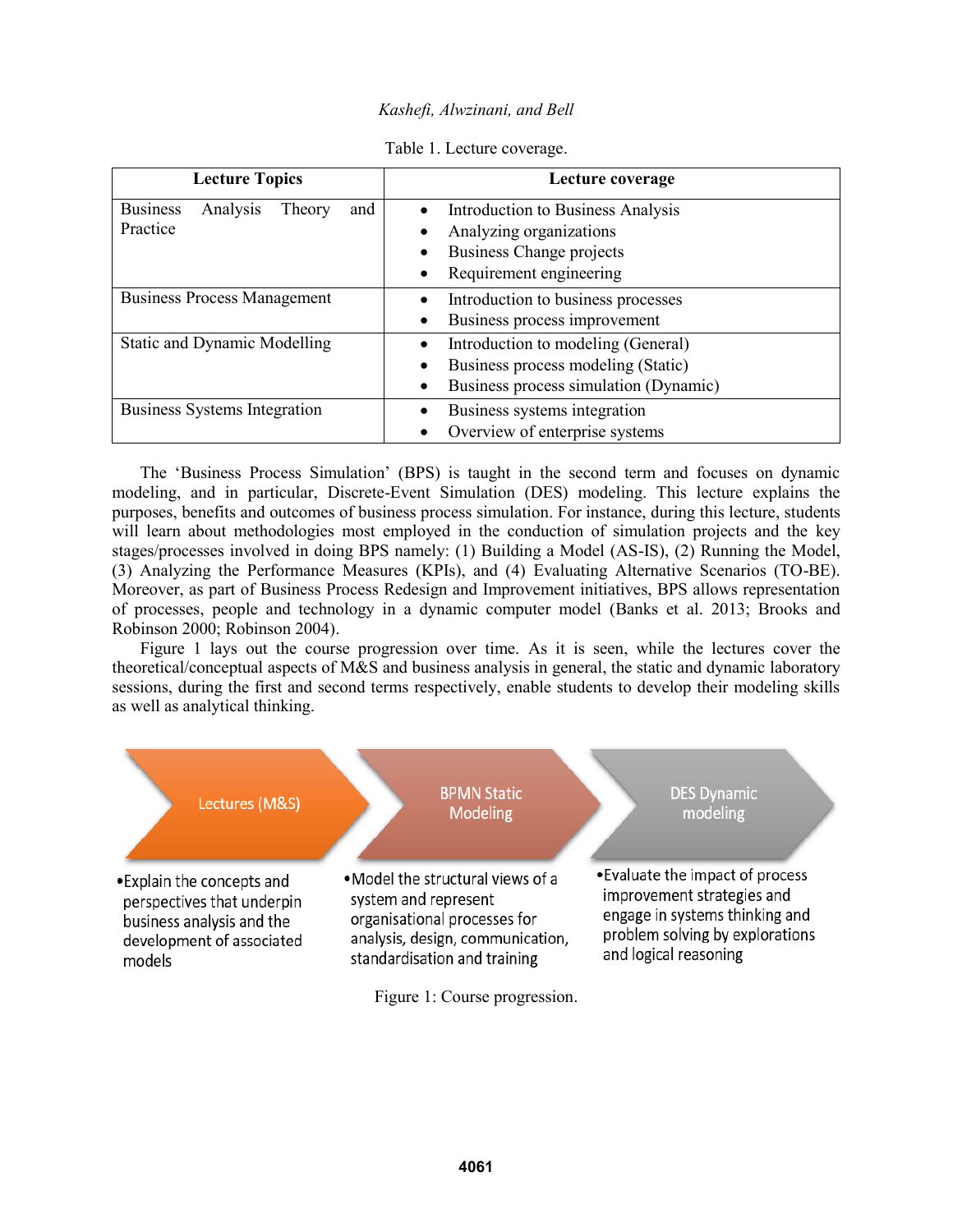### **3.2.2 Laboratory Sessions in First Term (Focusing on Static Modeling)**

The Business Analysis and Process Modeling module (CS2006) is taught across two terms where much of the work by students is done independently. As mentioned previously in section 3.2.2, the lectures during the first term aim to provide students with a better understanding of business process management and improvement as well as why and how modeling, and particularly static modeling, is used. In the weekly 2 hours laboratory sessions of the first term, the software package used for static modeling is Microsoft Visio and the modeling technique follows the Business Process Modeling Notation (BPMN) methodology. BPMN is a standardized notation for creating visual models of business or organizational processes. It visually depicts a detailed sequence of business activities and information flows that business analysts can use to develop processes, which technical people can use for implementation, and that business users can use to manage and oversee. This helps students to understand a complex problem and the potential solutions through abstraction and is therefore an important component in system engineering and enterprise modeling. A total of 8 laboratory sessions are scheduled for the first term which provides a forum in which students can be guided in their development of critical thinking skills in relation to business analysis and process modeling.

Starting with basic BPMN concepts students initially learn how to build simple process models through lab exercise such as creating a BPMN diagram for a process "Prepare Coursework". Over the course of two months, students will progressively learn about intermediate and advanced BPMN notation. Building upon their initial models, student acquire the necessary skills to add complexity and depth to their models. Of a 2-hour laboratory session the first 30 minutes are spend by the module leader on teaching new concepts. For the remaining time students are expected to complete lab exercises. Also, students will have the opportunity to discuss these exercises in small groups and reflect on their learning. There are always four graduate teaching assistants (GTAs) available in each laboratory sessions to support students with their BPMN modeling.

# **3.2.3 Laboratory Sessions in Second Term (Focusing on Dynamic Modeling)**

As stated previously in section 3.2.2 in second term lectures cover dynamic modeling, its advantages and the ways in which business systems integration is achieved through both business and technical innovations. The laboratory sessions in the second term focus on more advanced modeling techniques and students have the opportunity to investigate how business systems can be modeled dynamically. The simulation software of choice is SIMUL8 which is a computer-based modeling package (Hlupić and Vukšić 2004; Fousek et al. 2017). This software has been adopted by the Department of Computer Science as it supports a number of essential functionalities. For instance, it provides an easy-to-use, discrete-event simulation package that is used for supporting various decision-making activities (Mustafee et al. 2006). The software incorporates programming language (visual logic) and model visualization capabilities that enable a user to create accurate, flexible, and robust simulations. Furthermore, it provides helpful defaults to allow quick initial model building. Lastly, performance data can be collected as required. A total of 9 laboratory sessions are scheduled for the second term. Students are provided with SIMUL8 workbooks, exercises and sample SIMUL8 models to learn about dynamic modeling and advance their modeling techniques.

In addition to following the SIMUL8 workbook to understand the overall meaning of dynamic modeling and the steps involved, students also needed to learn about complementary topics. These topics include resources handling, prioritizing, labels and KPIs. After learning about the concepts and modeling simple workbook-based scenarios, students are given a chance to model more advanced scenarios. In this way, they can apply the lesson learned and reflect on their learning process, and if need be, reviewing the materials again. Students are advised to try the proposed complex scenarios in order to become familiar with the expectation of the coursework assignment. Similar to the first term, there are always four GTAs available in each laboratory session to support students with the SIMUL8 software. Nevertheless, unlike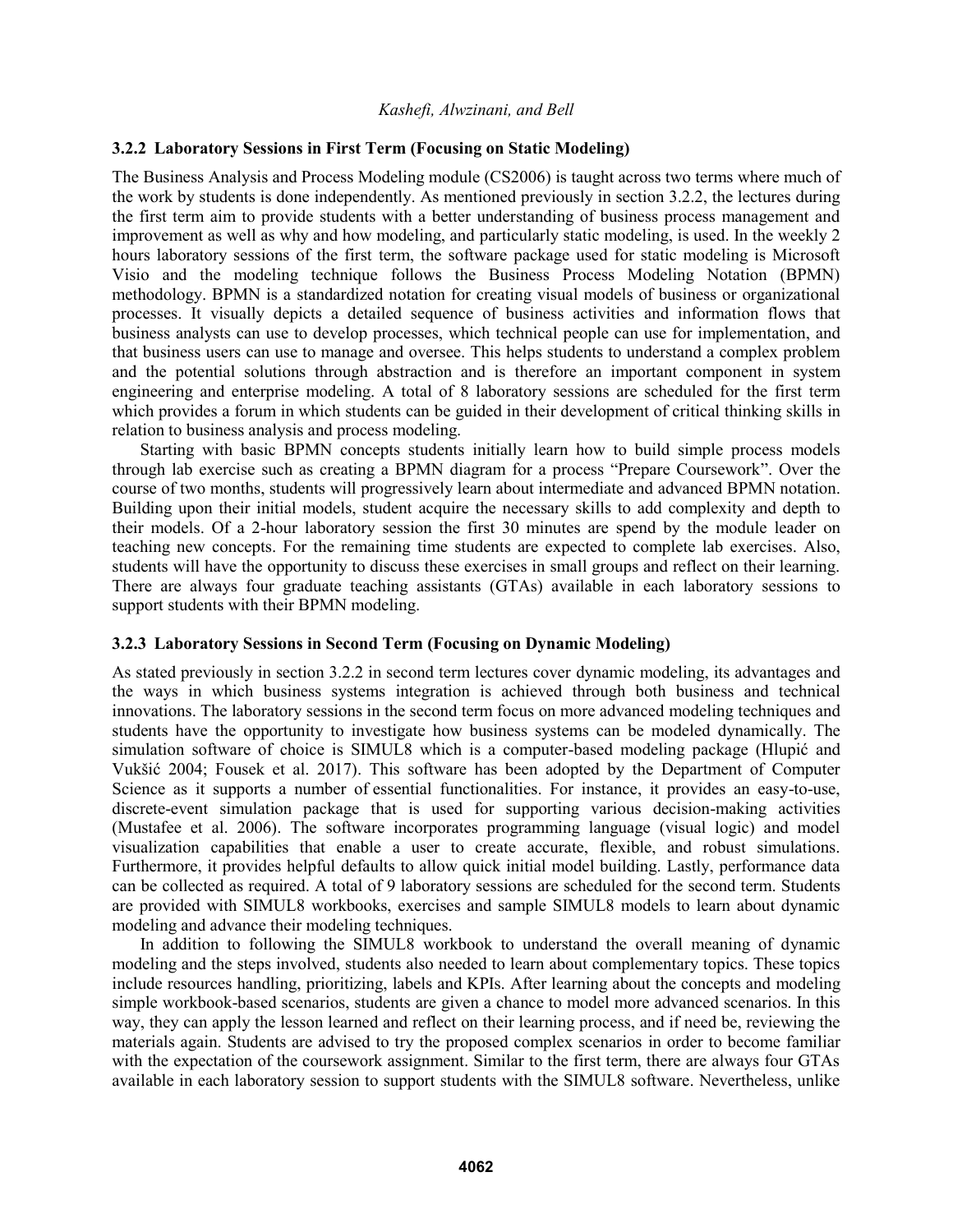the first term, there is no presentation scheduled for the laboratory sessions. Students will have 2 hours to learn about dynamic modeling either individually or in small groups.

# **3.3 Modeling and Simulation Pedagogical Goals**

Business Computing students are unlikely to find themselves in highly technical jobs after graduation. Rather, they are receiving degrees in Business Computing and should be expected to start a career as a business or system analyst. Therefore, students must be able to produce conceptually sound process models that represent typical business analysis problems using appropriate business analysis tools and techniques. The Business Analysis and Process Modelling module helps students to acquire detailed knowledge about static and dynamic modeling methods for describing business processes. While BPMN is considered as a standard of static process modeling, simulation modeling is an excellent tool for investigating and adjusting dynamic processes. Specifically, when conducting experiments within real systems is too expensive, time-consuming, or hazardous, simulation becomes a powerful tool. The aim of simulation is to support objective decision making by means of dynamic analysis, which allows decision makers to safely plan their operations, and to save costs. simulation helps students to acquire skills and competencies in scenarios similar to those of the real world (Wing 2006; Dobson & Shumsky 2006).

To this end, the Business Analysis and Process modeling module aims to equip students with analytical thinking, problem-solving skills and a range of modern analytics tools and techniques that assist the process of decision making. We help students to answer the following questions through simulation modeling:

- Why does waiting time increase with utilization in systems with variability?
- What is the best strategy for resource utilization? (e.g., number of required resources)
- Why does waiting time increase when the inter-arrival and/or service variability increase?
- How long must a modeled system run before the observed average is likely to approach the steady-state average?
- What is the difference between steady-state and transient results? (e.g., starting from an empty system versus an equilibrium start)

The focus of the module is therefore on training students for precise analytical and computational thinking (Wing 2006). Computational thinking is about breaking down tasks into a logical sequence of steps to reach an objective. It is about choosing an appropriate representation for a problem or modeling the relevant aspects of a problem to make it tractable. Also, it is about modularizing something in anticipation of multiple users or in anticipation of future use. Integrating computational thinking into modeling and simulation helps students to develop a new skill set that is increasingly relevant for our digitalized society (Garneli & Chorianopoulos 2017).

# **3.4 Student Deliverables**

For Task1, students are given an imaginary business scenario which they need to analyze and model to answer 4 wide-ranging questions using the BPMN notation. For the first two questions students are required to prepare several detailed diagrams (e.g., collaboration diagram, and organizational collaboration) using different entities (e.g., black box/ white box pools). For the third question, students need to reflect on the lessons learned throughout the first term to explain the relative advantages and disadvantages of the diagram representations done in Question 2. They also need to identify and describe process inefficiencies (e.g., manual tasks that could be automated, poor sequencing of tasks etc.). in Question4, students need to explain and justify which approach, whether Business Process Automation, Business Process Improvement or Business Process Re-engineering would provide the best solution for the process inefficiencies identified in Question 3.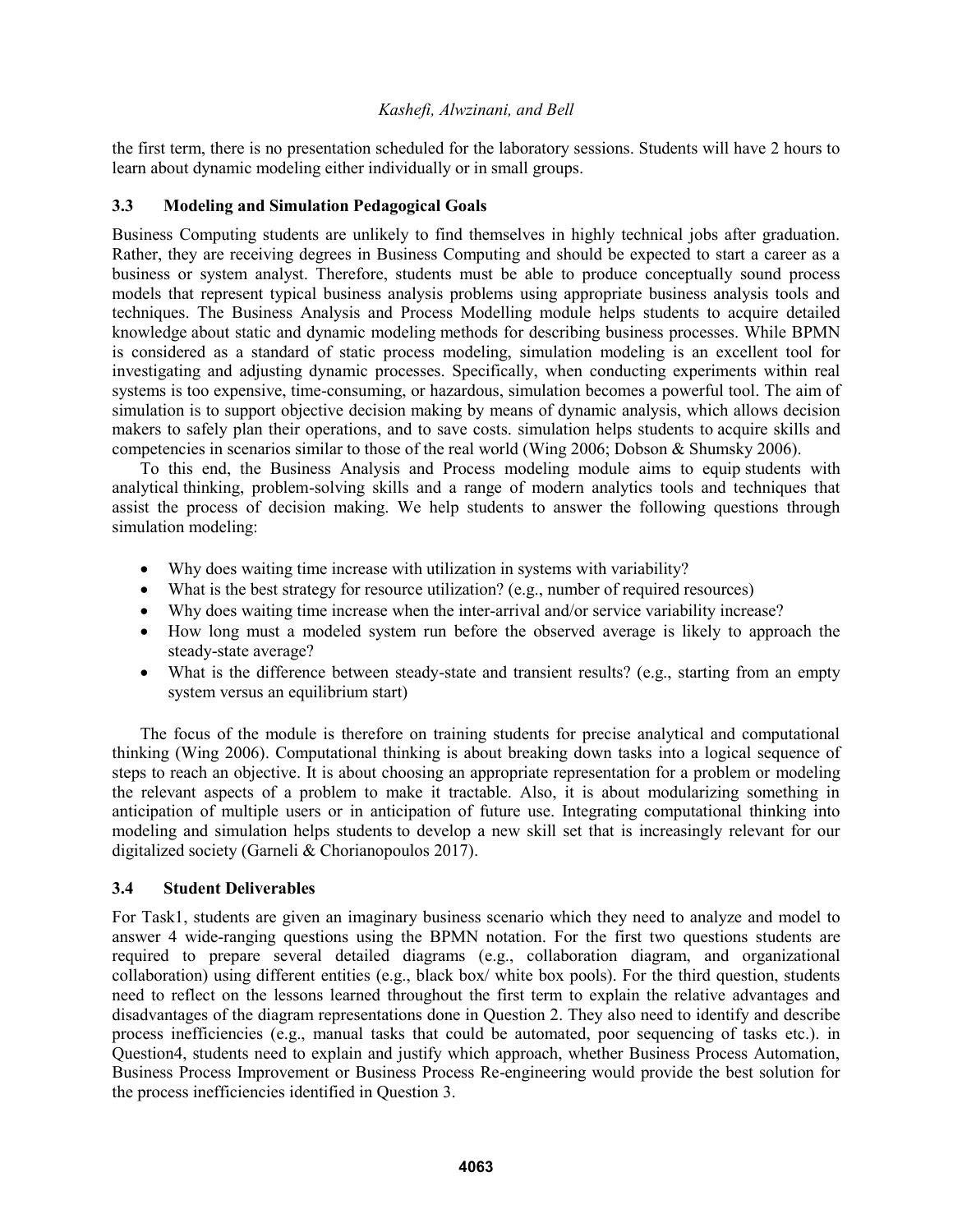Similar to Task1, students are required to simulate an imaginary business scenario in Task 2 using the SIMUL8 software to investigate and improve resource utilization in the case study given (e.g., supply chain network). As part of the coursework assignment, students are provided with personalized data in a spreadsheet indicating supply chain data such as the inter-arrival time, average process time for different work centers and the probability distribution of parts in the supply chain network. Based on the results of the simulation model, students need to interpret the data the simulation runs produce. Students are also required to discuss how confident they are that their results are statistically reliable. Students are given detailed feedback for both coursework assignments indicating their weaknesses, strengths and how they can further improve their modeling and simulation techniques.

Strong written and oral communication skills are vital in the business world especially as a Business Analyst. The communication of results is an important process because if this information is not communicated effectively, clients or other stakeholders may misperceive the assessment results. Accordingly, both coursework assignments must be written in a manner that is understandable to someone unfamiliar with simulation modeling and analysis. The remaining 50% of the final grade is based on a 2-hour unseen exam. Students are assessed formally based on their overall understanding of those 4 broad areas mentioned in section 3.2.2.

# **4 FINAL YEAR PROJECT**

In the third year of undergraduate study, students will begin to address research-level issues in the area of computing for business. All students undertake the Final Year Project (FYP) (October-March) which represents a substantial element of their final degree classification. This project is a 6-month long effort where students execute a project from the proposal stage to the delivery of a prototype. They can choose topics ranging from simulation modeling, human-computer interaction or programming. Those who decide to carry on with a simulation project are offered to attend two simulation workshops across the academic year. The first workshop is held during the first term - end of October - and covers the 'Planning and Conceptualization' of a simulation project. This workshop aims to refresh students' knowledge of simulation modeling (i.e., static and dynamic modeling), give a running start in using the available resources and to allow students to think about the important questions they need to ask themselves before starting a simulation project. Some of these questions that we encourage students to ask themselves are shown in Figure 2.



Figure 2. Sample questions before starting a simulation project.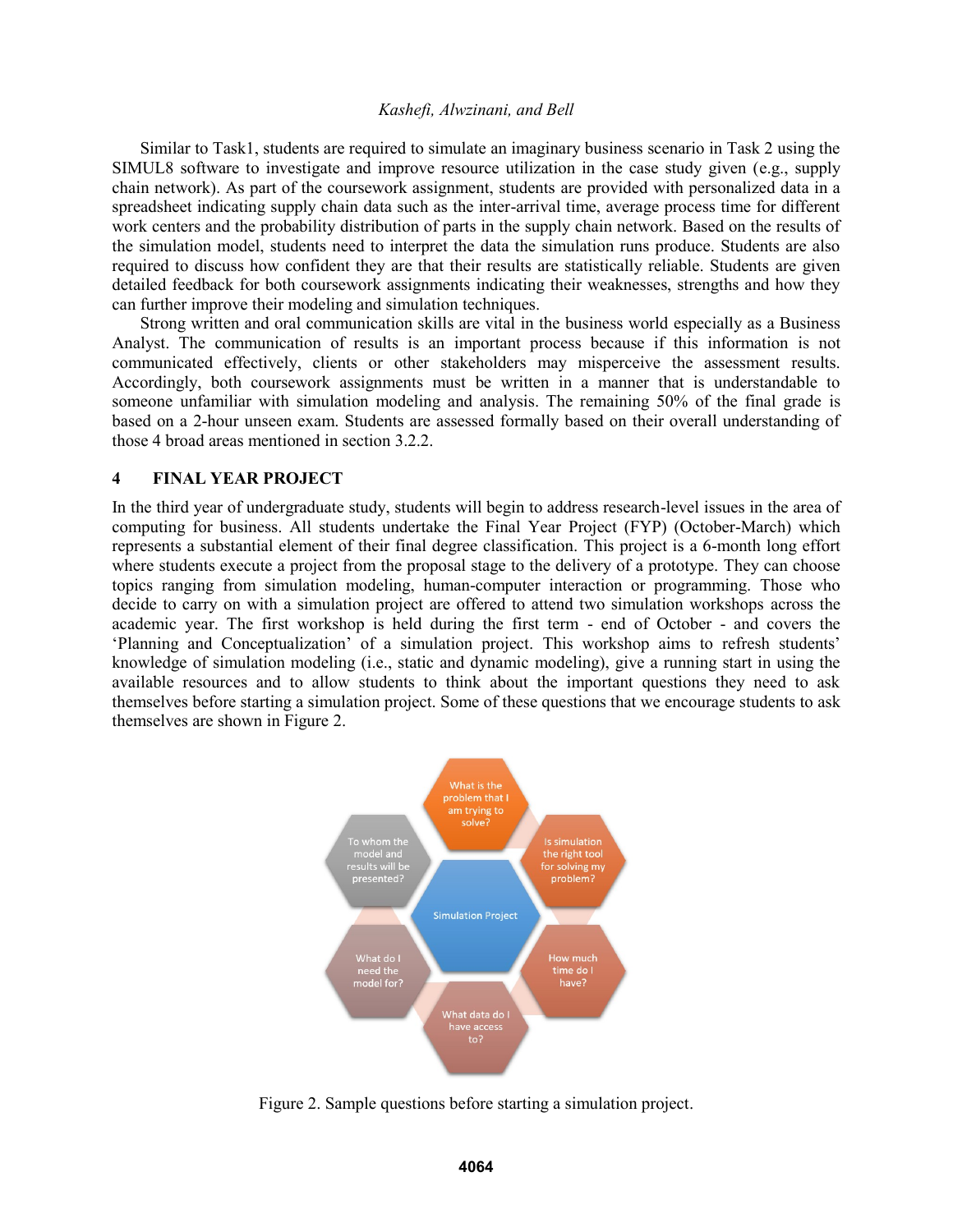These questions will help final year students to think critically and make meaningful connections between the content we are presenting and real-world applications. It also helps students to remain focused and consider all the alternatives and risks of their decision before finalizing it as a simulation project. Other topics covered in the first workshop include understanding of well-known methodologies in simulation projects, scope of the model, different levels of abstraction (e.g., model level, entity level and resource level), Simul8 functionalities (e.g., simulation clock, key performance indicators (KPIs), and modularity), data collection process and conceptual validation (e.g., validate with stakeholders). In order to enhance students' problem-solving ability, learning experience and active participation during the workshop, we present a case scenario (e.g., a pizza delivery model) and step-by-step instructions before proceeding to actual implementation. After discussing each section students have about 15 minutes to implement/ adjust the necessary settings. From experience, at the end of the first workshop students usually have a good understanding of how to approach a simulation project.

The second workshop is typically held at the beginning of the second term - end of January - and focuses on 'development and experimentation' of a simulation project. The majority of students who attend this workshop have already created the static model but usually need support to further improve and develop their dynamic models. The standard topics covered in this workshop include inter-arrival times, arrival-rate distributions, labels and work items, routing in and out, resource utilization, warm-up period, comparing AS-IS and TO-BE, KPIs, trial calculator, and result presentation. Similar to the first workshop, students will have a play after each of these simulation functionalities by working on an imaginary case scenario.

Experience from previous years has shown that these workshops made the final year Business Computing students more competent and confident in conducting a simulation project. Over the past few years we have had several students working on simulating complex systems (see Mustafee et al. (2006)) with a view to improve internal processes as well as overall performance of various entities. This year, similarly, we had several students working on complex and diverse discrete-event simulation projects ranging from NHS healthcare pathway, to London's underground travel network, to a blood bank center, to name a few. For instance, one of the students considered simulating the workflow of an elite blood bank in Pakistan. In this case, after the first workshop, a static model of the center's existing workflow was created based on the collected data (i.e., AS-IS static model). Following this, and before the second workshop, a rough simulation design (AS-IS dynamic model) was prepared to represent the current state of the center, highlighting the potential inefficiencies.

After the second workshop, various alternatives scenarios for system improvement were investigated by the student. For each scenario, different key performance indicators of the system, resource utilization metrics, and specific queues were traced to reach the optimal solution. Findings of this project indicated that the proposed changes significantly improved the targeted areas of resource utilization, capacity and turnaround time.

#### **5 CONCLUDING REMARKS**

The goal of this paper was to share our experience and provide insight into teaching modeling and simulation to Business Computing students in the department of Computer Science, Brunel University London. In this section, we will briefly highlight the opportunities and challenges we have faced teaching the simulation module.

Looking at the positive side, teaching the Business Analysis and Process Modelling module across two terms has enhanced students' theoretical and practical understanding of the business process modeling containing both static and dynamic modeling. While the lectures cover a range of topics, the integrated examples and case studies provide insights into the vital role of a business analyst in a business process management. Furthermore, learning about static modeling during the first term -which serves as a foundation for dynamic modeling in the second term- will structure and enhance students' logical thinking, and problem-solving skills. Thus far, the feedback we have received from students has been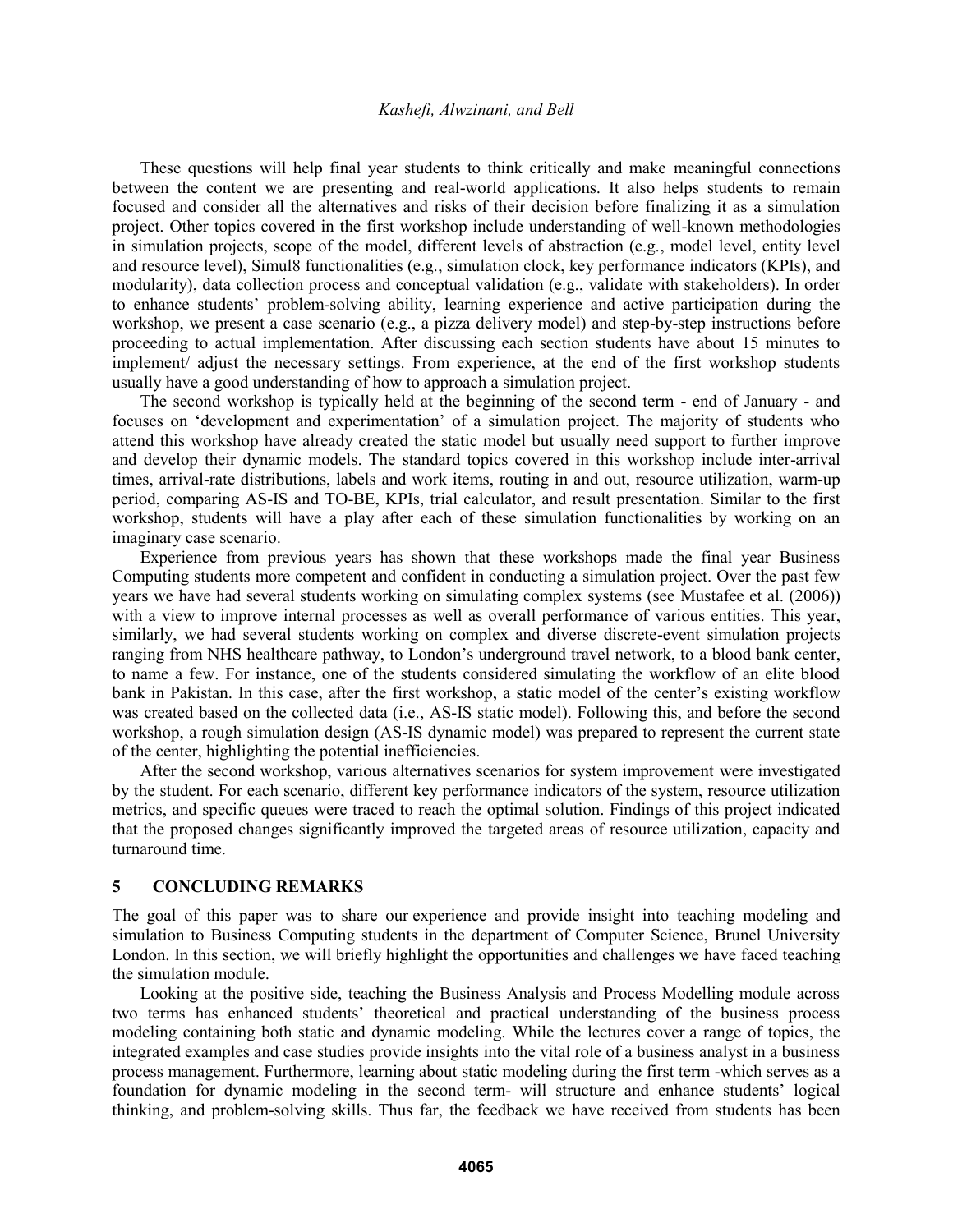positive and consistently highlights the huge impact it has had on students' professional development. The BC students appreciate the structure of the Business Analysis and Process Modeling module, stating that it has developed their analytical and problem-solving skills. Furthermore, students are usually more interested in dynamic simulation modeling as they can interact with the simulated system in real-time, observe and analyze the immediate effects of changes they make to the system through various scenarios.

Having expressed the opportunities, we should not avoid the current challenges that may impede the achievement of module objectives. The first challenge concerning teaching modeling and simulation is to remind students to understand business scenarios from an analyst perspective and not from a customer viewpoint. This is particularly the case when teaching static modeling as students tend to become distracted quite easily by different scenarios. We have attempted to address this challenge by providing as many real-world scenarios to students as possible.

The second challenge is the time spent by students to build a Discrete Event Simulation (DES) model, as it can be quite time-consuming, even for experts (Tako 2011). Currently, too much attention is often put on learning how to build simulation models rather than on the understanding of system behavior and what simulation can be used for. This limitation has two sides to it. First, this is a limitation based on the students' attention as they spend more than two third of the second term learning about the SIMUL8 software and the required functionalities of a simulation model such as labeling, resource utilization, KPIs and so forth. Accordingly, very little time is spent to learn running systems analysis and management recommendations. Second, this limitation might be the result of the current course layout. Considering the complexity of dynamic modeling, one solution is to restructure the course layout by removing one of the assignments. Taking this approach, students can start dynamic simulation modeling during the first term and will only have one extensive M&S coursework comprising of both static and dynamic modeling.

The third challenge is to teach students how to build a simulation model from a static model. We have noticed this mostly among the 3rd year students working on their final year project. While this approach is similar to process suggested by McKenzie et al. (2015) for completing a project from the proposal stage to the delivery of a prototype, it also poses a number of challenges. For example, students usually think that there should be a one-to-one relationship between the entities/ activities in the static model they have developed using BPMN and the simulation model they want to produce. As a result of this, we have noticed students spend weeks working on details that may not be important for a simulation project. We have attempted to address this challenge by introducing two workshops for students as mentioned previously in section 4.

Lastly, the fourth challenge concerns students who start the third academic year after a year's industry experience on placement. These students tend to be more creative in terms of finding a challenging and practical simulation topic (i.e., real-world issues) as a final year project, but this benefit comes at a cost. We have noticed that these students have usually forgotten most of what they learned about modeling and simulation during the 2nd year. Therefore, there is a need to support these students to ensure they are up to speed with the basics of model development and simulation as the 2-hour simulation workshops may not be sufficient to give them a running start.

Although, the feedback we have received has been mostly positive, we believe by making necessary changes to the course layout we can further improve students' career readiness and increase their motivation to learn. Currently, the module has been designed to serve the needs of our students that is similar the approach suggested by (Mielke et al. 2009). Accordingly, those students wishing to become M&S experts can do so by focusing on mastering the M&S body of knowledge. On the other hand, those students wishing to utilize M&S as a tool can do so with knowledge that they will learn enough about to be competent users. Future studies are therefore needed to evaluate the usefulness of using simulation games for teaching and learning DES simulation for 1st year undergraduate students. This may help to capture the attention of students and encourage them to learn fundamentals of M&S (Padilla et al. 2016).

We hope this paper will be useful to stimulate discussion with regard to teaching model development and simulation in higher education institutions.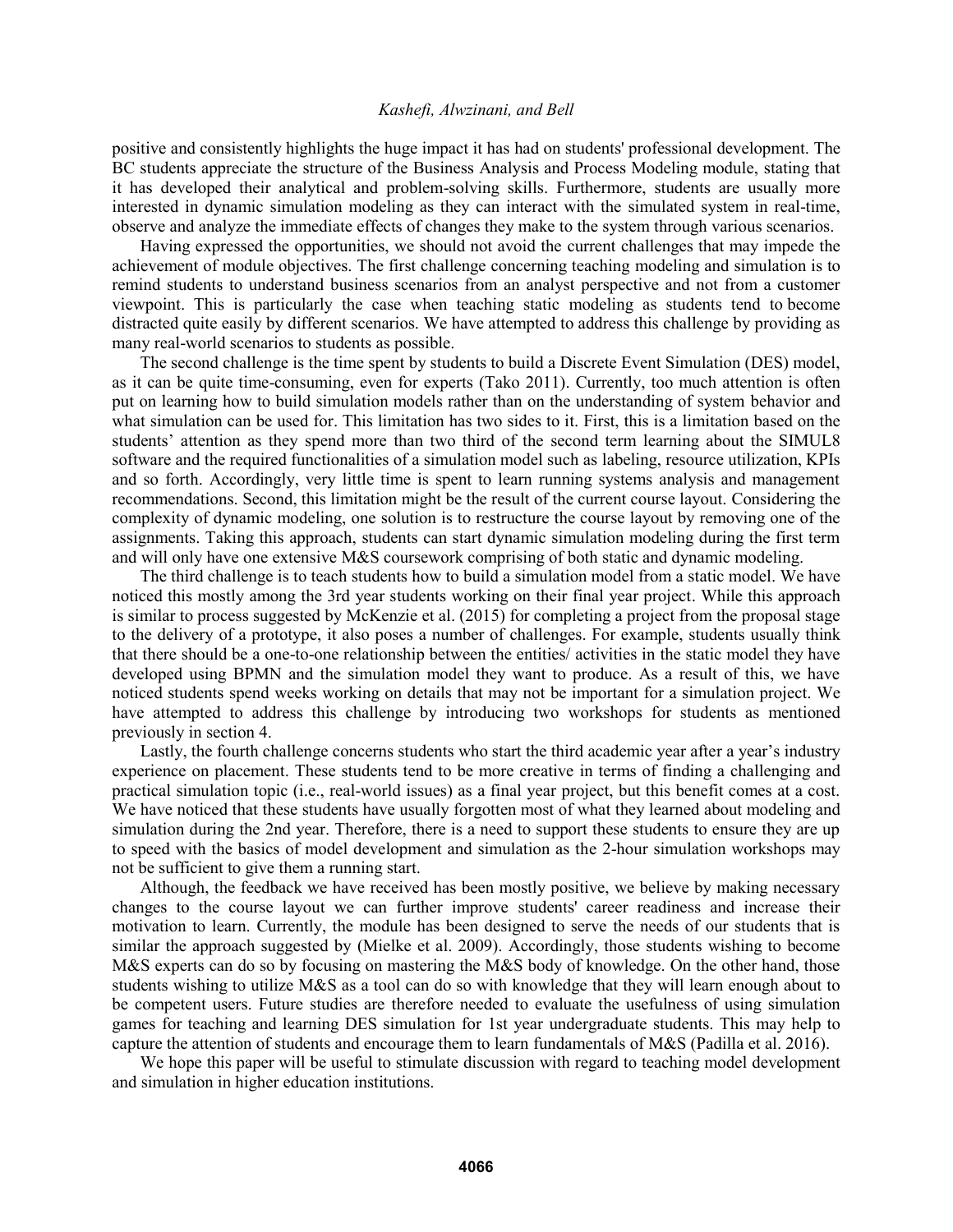#### **REFERENCES**

- Altiok, T., W. Kelton, P. L'Ecuyer, B. L. Nelson, B. W. Schmeiser, T. J. Schriber, L. W. Schruben, and J. R. Wilson. 2001. "Panel: Academic Perspectives: Various Ways Academics Teach Simulation: Are They All Appropriate?". In *Proceedings of the 2001 Winter Simulation Conference*, edited by B. A. Peters et al., 1580-1591. Piscataway, New Jersey: IEEE.
- Banks, J., J. Carson, B. Nelson, and D. Nicol. 2013. *Discrete-Event System Simulation*: Pearson New International Edition (Pearson Education Limited).
- Brooks, R. and S. Robinson. 2000. *Simulation Studies: Key Stages and Processes*. Palgrave Macmillan, 2000.
- Dahlstrom, M. F. 2014. "Using Narratives and Storytelling to Communicate Science with Nonexpert Audiences." In *Proceedings of the National Academy of Sciences of the United States of America*, 111 Suppl 4(Supplement 4), pp.13614–20. http://www.ncbi.nlm.nih.gov/pubmed/25225368, accessed July 10, 2018.
- Dobson, G. and R. Shumsky. 2006. "Web-based Simulations for Teaching Queueing, Little's Law, and Inventory Management". *INFORMS Transactions on Education* 7(1):106–124.
- Fousek, J., M. Kuncova and J. Fábry. 2017. "Discrete Event Simulation Production Model in Simul8". In *Proceedings 31st European Conference on Modelling and Simulation*, edited by Z. Zoltay et al., 229-234.
- Garneli, V. and K. Chorianopoulos. 2017. "Programming Video Games and Simulations in Science Education: Exploring Computational Thinking through Code Analysis". *Interactive Learning Environments* 26(3):386-401.
- Hlupić, V. and V. Vukšić. 2004. "Business Process Modelling using SIMUL8". *European Simulation Symposium: Simulation in Industry*, 16.
- Jacobson, S. H., D. J. Morrice, D. H. Withers, E. Yucesan, and W. D. Kelton. 1994. "Teaching Simulation: A Panel Discussion." In *Proceedings of the 1994 Winter Simulation Conference,* edited by J. D. Tew et al., 1378-1381. Piscataway, New Jersey: IEEE.
- Kazimoglu, C., M. Kiernan, L. Bacon, and L. Mackinnon. 2012. "Learning Programming at the Computational Thinking Level via Digital Game-play". In *Procedia Computer Science*, 522-531. Elsevier.
- McKenzie, F. D., R. R. Mielke, and J. F. Leathrum. 2015. "A Successful EAC-ABET Accredited Undergraduate Program in Modeling and Simulation Engineering (M&SE)." In *Proceedings of the 2015 Winter Simulation Conference,* edited by L. Yilmaz et al., 3538–3547. Piscataway, New Jersey: IEEE.
- Mielke, R. R., M. W. Scerbo, K. T. Gaubatz, and G. S. Watson. 2009. "A Model for Multidisciplinary Graduate Education in Modelling and Simulation". *International Journal of Simulation and Process Modelling* 5(1):3-13.
- Mustafee, N., S. J. E. Taylor, K. Katsaliaki, and S. Brailsford. 2006. "Distributed Simulation with COTS Simulation Packages: A Case Study in Health Care Supply Chain Simulation". In *Proceedings of the 2006 Winter Simulation Conference*, edited by L. F. Perrone et al., 1136–1142. Piscataway, New Jersey: IEEE.
- Padilla, J. J., C. Lynch, H. Kavak, S. Evett, D. Nelson, C. Carson, and J. del Villar. 2017. "Storytelling and Simulation Creation". In *Proceedings of the 2017 Winter Simulation Conference*, edited by W. K. V. Chan et al., 4288-4299. Piscataway, New Jersey: IEEE.
- Padilla, J. J., C. Lynch, S. Diallo, R. Gore, A. Barraco, H. Kavak, and B. Jenkins. 2016. "Using Simulation Games for Teaching and Learning Discrete-event Simulation". In *Proceedings of the 2016 Winter Simulation Conference,* edited by T. M. K.Roeder et al., 3375-3384. Piscataway, New Jersey: IEEE.
- Roberts, S., J. Banks, J. Kho, U. Pooch, J. Ramberg. 1982. "Teaching Simulation to Undergraduates." In *Proceedings of the 1982 Winter Simulation Conference*, edited by Highland et al., 706-710. Piscataway, New Jersey: IEEE.
- Robinson, S. 2004. *Simulation : The Practice of Model Development and Use*. John Wiley & Sons Ltd.